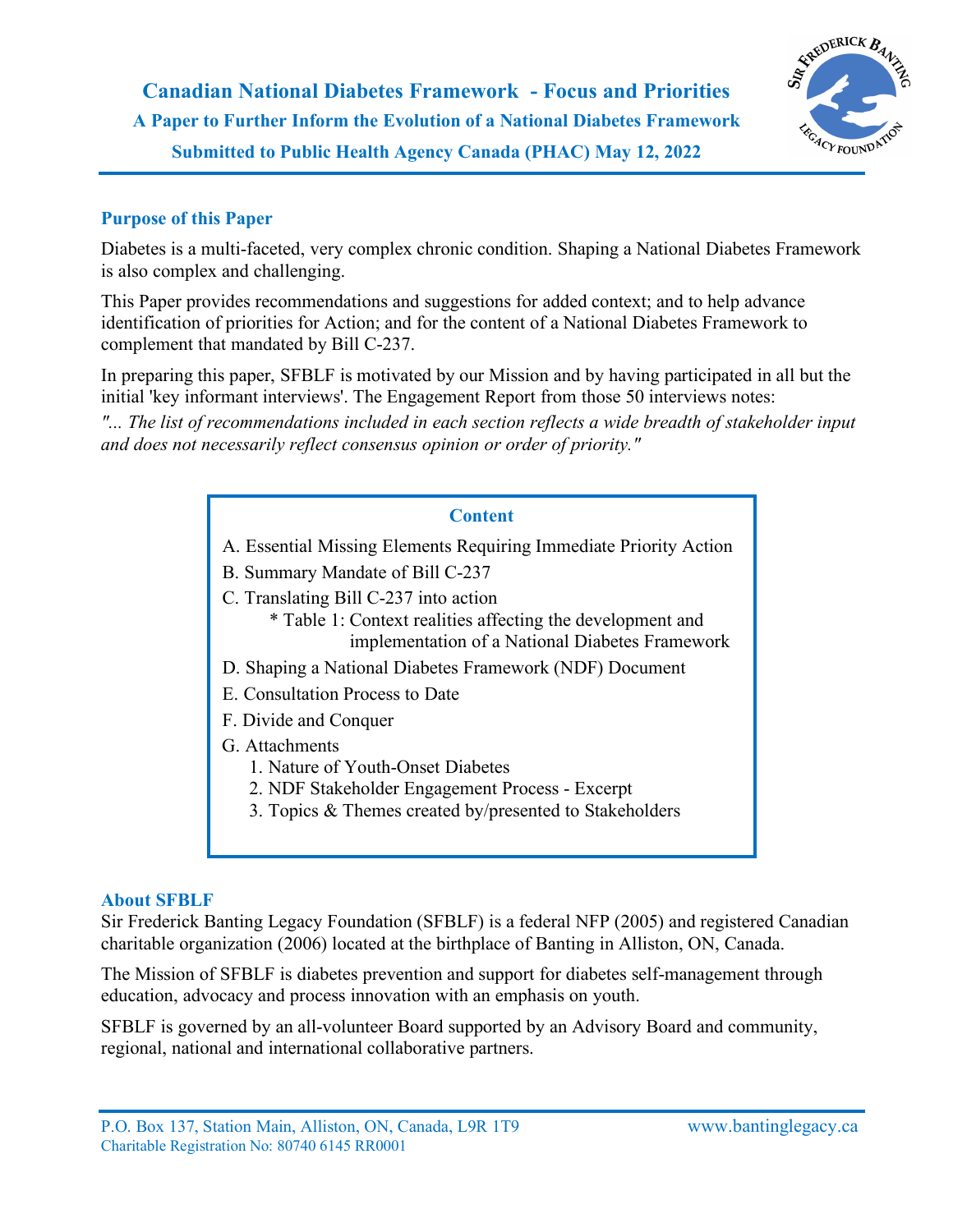### **A. Essential Missing Elements Requiring Immediate Priority Action**

Whatever may be the outcome and content of a National Diabetes Framework, there are several high priority requirements that need to be pursued at least in parallel, if not first.

### **One cannot make rational resource allocation decisions for, or manage effectively, what is not being measured. Hence:**

### **1. Create and Sustain a National Diabetes Registry beginning with our Youth**

- a. Despite having among the largest number of health surveillance systems with a youth component, Canada remains unable to routinely track and provide annual, public reports on the prevalence and incidence of youth-onset diabetes and which include age, gender, ethnicity, type of diabetes, date of diagnosis and geographic location.
- b. A comprehensive registry is ultimately required, and the action process should ensure a stepwise approach to achieving that outcome, but the most pressing need is to start by solving the youth-onset diabetes surveillance challenge.

#### **2. Analyse and Report Current Diabetes Prevention and Treatment Delivery Capacity**

- a. What is the current state for access to diabetes education, diagnosis and treatment at least at the provincial and territorial level? What is the relative capacity available for remote, rural and urban locations?
- b. How well aligned are the curricula of, and participation in, higher education programs that will ensure an adequate supply of highly trained professionals to provide diabetes care and research?

#### **Despite knowledge gaps, there is no reason to delay practical action. Hence:**

#### **3. Increase the emphasis on and broaden Diabetes screening for youth; track and report results**

- a. It is acknowledged that universal screening for diabetes is likely unaffordable and also has some inherent risk, e.g., 'false positives' and missed or mis-diagnosis. Nonetheless, it is essential to ensure standard guidelines exist across Canada and that whatever screening is being done, be reported annually to the public.
- b. In parallel, it is a safe and easy matter to provide readily accessible, on-line 'awareness' and self-assessment tools for youth in the spirit of the CanRisk tool but absent any attempt to be diagnostic or predictive. SFBLF, in collaboration with international medical colleagues, developed such a tool readily available on the SFBLF website, bantinglegacy.ca/survey/

### **4. Speed up the translation of Diabetes research results into practice**

- a. The Discovery of Insulin at the University of Toronto galvanized and motivated the Canadian medical research community and created a new context for those seeking, and wishing to support, more Canadian medical research successes. It took only months to expand and refine mass production of insulin and with continuing quality improvement and cost reduction.
- b. Canada has a demonstrated leadership position in medical research across a very wide spectrum including diabetes. Unfortunately, the speed of response described above is rare in today's world. The peer-reviewed 'publish or perish' syndrome takes a long time and there are hundreds of reputable journals. Who has time to read it all? Consideration should be given to creating/appointing a group with the mandate to 'popularize' diabetes research results for those who could take practical action on the ground .. as well as for the general public .. and with a mandate to do so in a timely way. To the extent that researchers are 'talking to themselves and peers', Canada will take longer than necessary to act on valuable research outcomes.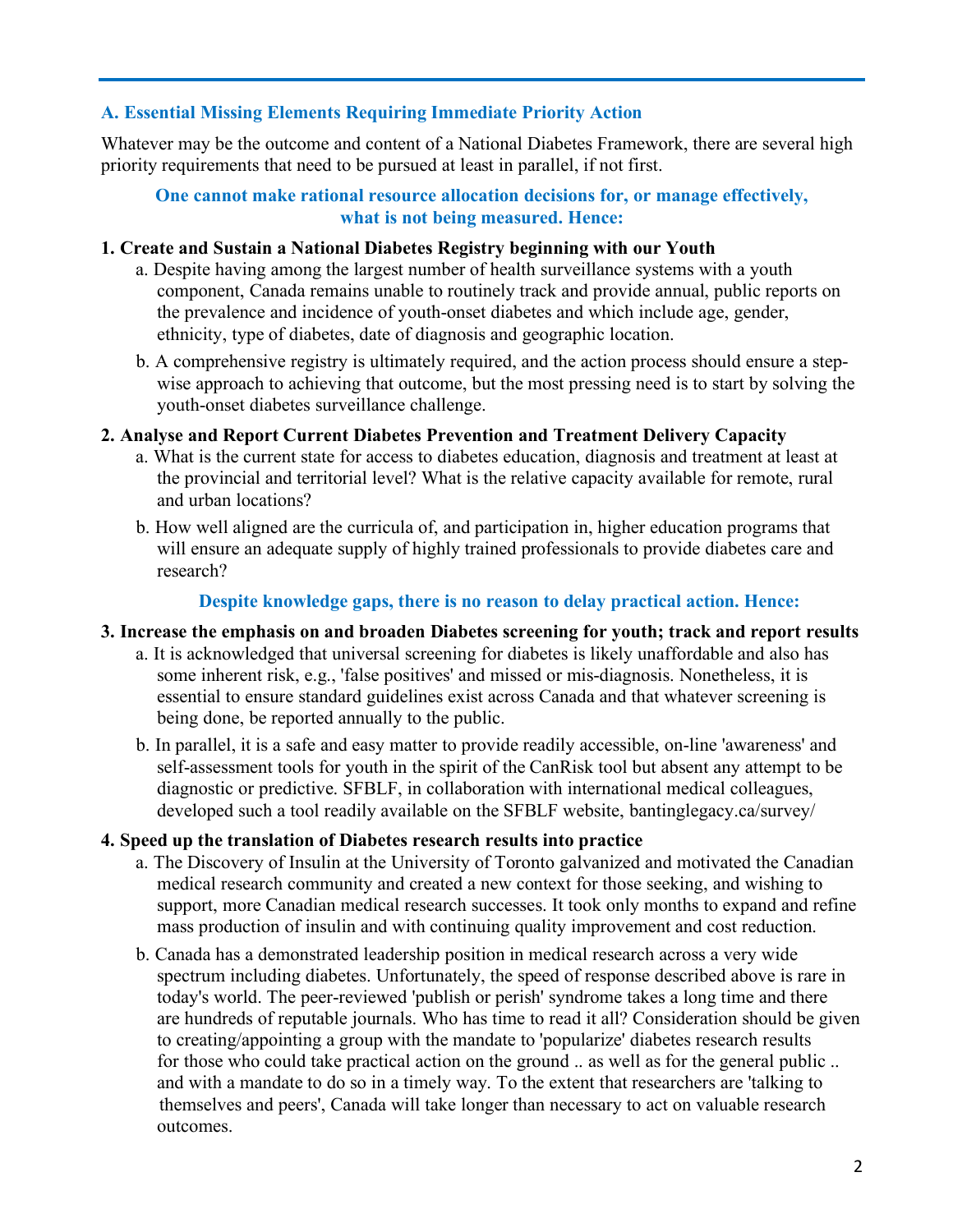### **B. Summary Mandate of Bill C-237**



#### **C. Translating Bill C-237 into action**

The Bill establishes a required focus on Diabetes prevention and treatment with an equally clear objective of achieving "better health outcomes for Canadians"; and requires consideration of the topics as shown above.

What is required to turn that mandate into practical and effective action?

The Bill provides some starting guidance, specifically [excerpt];

- *\* The Minister of Health must consult ".. with the representatives of the provincial governments responsible for health, Indigenous groups and with other relevant stakeholders*
- *\* Within one year after the day on which this Act comes into force, the Minister of Health must prepare a report setting out the national framework for diabetes and cause the report to be tabled before each House of Parliament on any of the first 15 days on which that House is sitting after the report is completed.*
- *\* Within five years after the day on which the [initial] report ... is tabled in Parliament, the Minister of Health must prepare a report on the effectiveness of the national framework for diabetes and on the current state of diabetes prevention and treatment .. "*

Achieving this mandate requires an equally clear understanding of the CONTEXT in which the quest must be pursued. There are realities, some 'specifically Canadian' and some related to the nature of diabetes itself, that combine to make this task especially challenging. Four key examples are included in the following Table 1.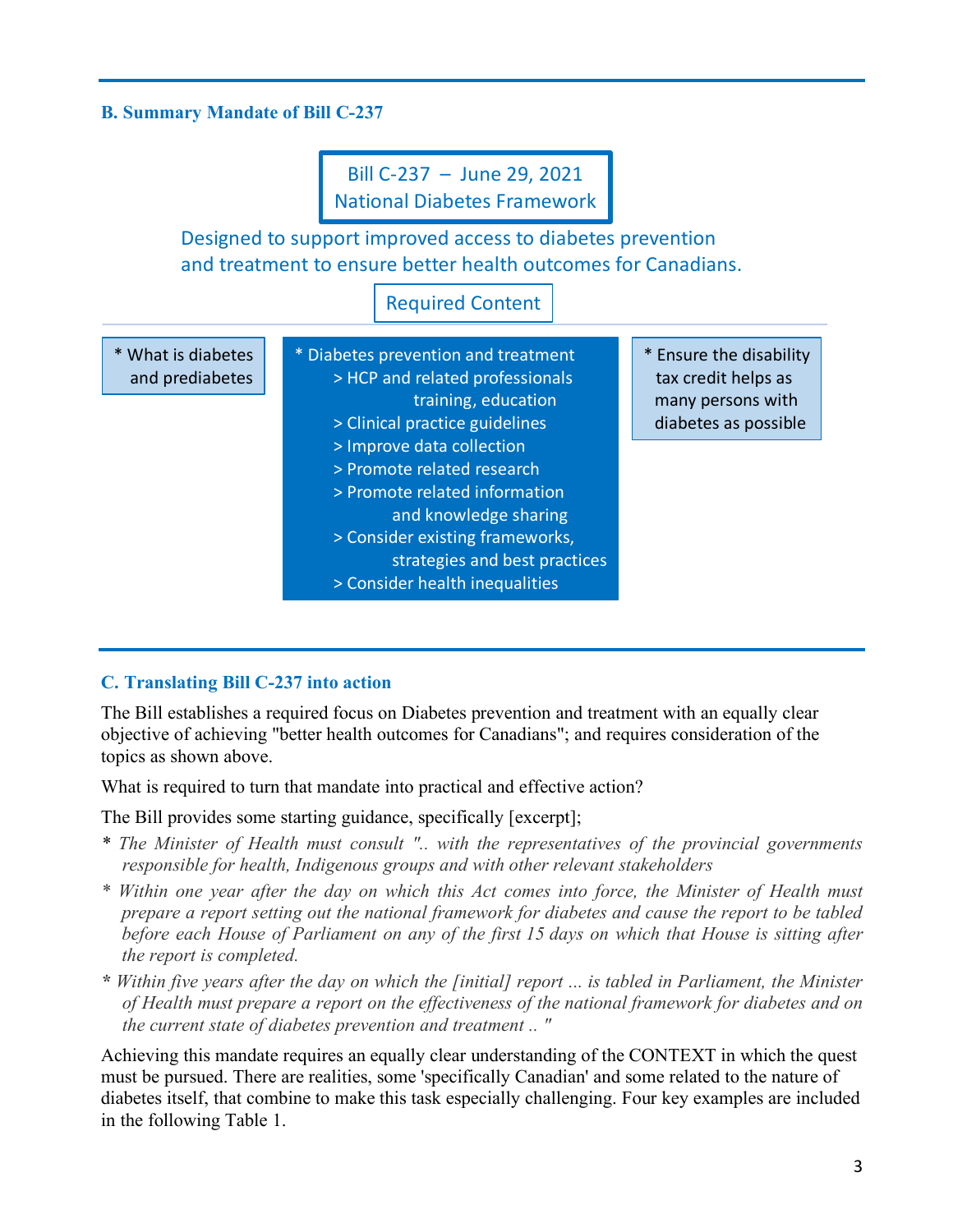### **Table 1: Context realities affecting the development and implementation of a Canadian National Diabetes Framework**

Two are 'condition-specific' and affect the planning and analyses for development of a Framework:

- 1. Knowledge and data gaps regarding the prevalence, incidence and location of diabetes in Canada by affected cohort; associated trends; and the capacity available to deliver healthcare in support of diabetes.
- 2. Differences in the 'types' of diabetes which dictate differences in needs for prevention, diagnosis, treatment, clinical practice guidelines and essential standards; all requiring age- and culturally-appropriate responses.

Two are imposed by the Canadian reality and affect the implementation of resulting actions:

- 3. Jurisdictional differences in healthcare delivery responsibility.
- 4. Canada's geography and population demographics including impact of remote locations.

# **D. Shaping a National Diabetes Framework (NDF) Document**

An NDF document should serve as a guiding reference for all Canadians and facilitate coordinated and consistent action by those with the knowledge, expertise and resources to do so.

The utility and impact of the Framework document would be enhanced by organizing the content to be informative, compelling and to stand as an exemplar for other nations.

The Framework document should include the mandated content, supported by other perspectives:

| <b>INTRODUCTION</b>   | * Understanding Diabetes Risk and What can be Prevented<br>* Existing Canadian Diabetes Context |
|-----------------------|-------------------------------------------------------------------------------------------------|
|                       | * Impact of COVID on Prevention, Treatment                                                      |
|                       | and Delivery of Diabetes Healthcare                                                             |
|                       | * Complexity and the Need for Multi-Level Collaboration                                         |
| <b>STRATEGIC</b>      | * Vision Statement                                                                              |
| <b>FRAMEWORK</b>      | * Guiding Principles                                                                            |
|                       | * Target Audiences to be Helped and Protected                                                   |
|                       | * Goals and Related Action Priorities                                                           |
| <b>IMPLEMENTATION</b> | * Measurement Plan including Reporting to the Canadian People                                   |
|                       | * Implementation Development Process and Timeline                                               |

In the spirit of considering "existing frameworks, strategies and best practices", cited in Bill C-237, SFBLF recommends that PHAC review the following documents:

- 1. *Australian National Diabetes Strategy 2021-2030,* Australian Government, Department of Health, November 2021, https://www.health.gov.au/resources/publications/australiannational-diabetes-strategy-2021-2030
- 2. *National Paediatric Diabetes Audit [UK]*, RCPCH, https://www.rcpch.ac.uk/work-wedo/quality-improvement-patient-safety/national-paediatric-diabetes-audit
- 3. *Rural Diabetes Coalition and Diabetes Prevention Opportunity Points*, SFBLF 2021, https://www.bantinglegacy.ca/prevention/ and bantinglegacy.ca/prevention/action/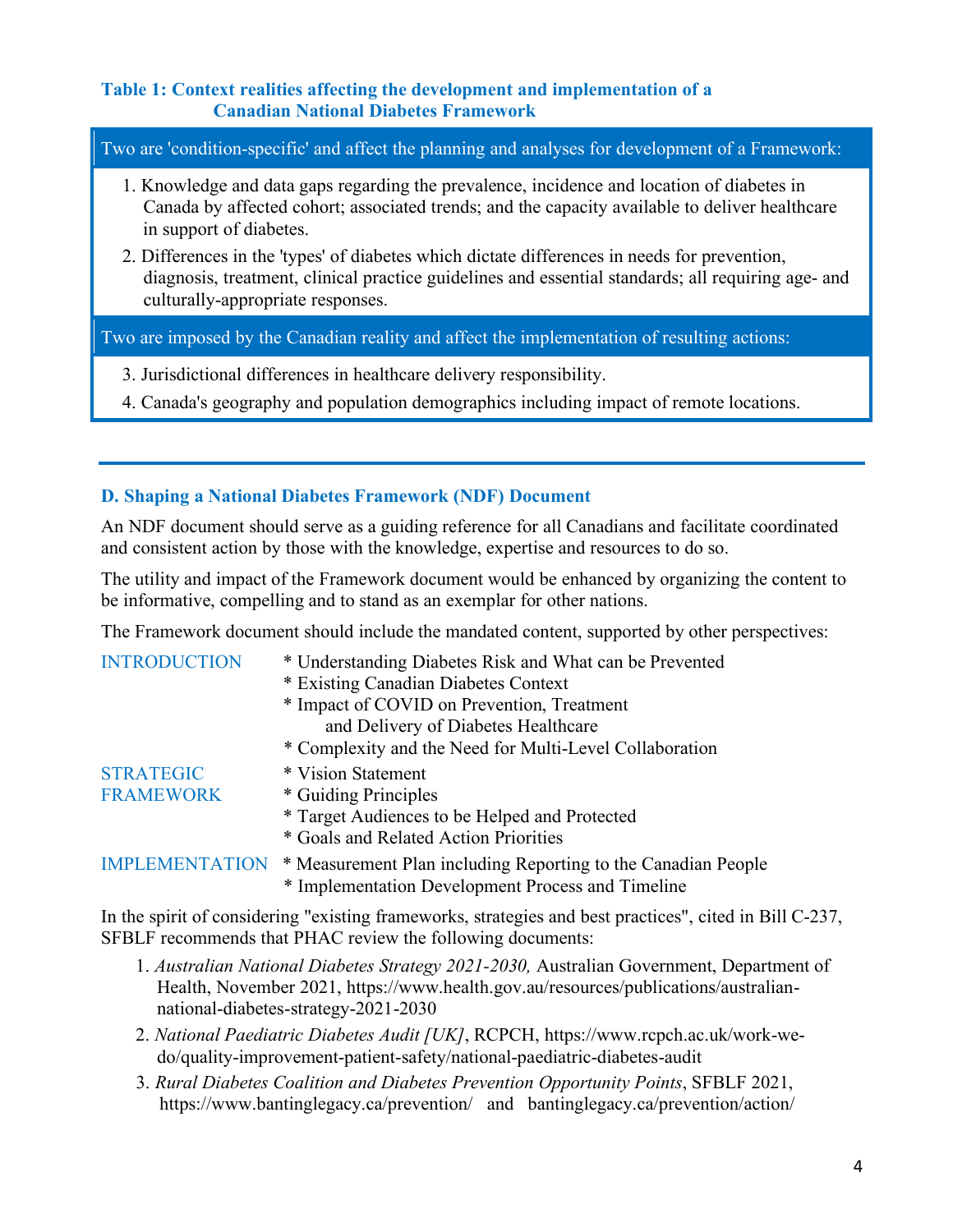## **E. Consultation Process to Date**

## **Background**

The Government of Canada enacted Bill C-237 - An Act to Establish a National Diabetes Framework, which received Royal Assent on June 29, 2021.

The Public Health Agency of Canada (PHAC) subsequently initiated a series of public engagements to support Bill C-237, coordinated by the SFU Morris J. Wosk Centre for Dialogue. Specifically:

- \* February March 2022 50 'key informant interviews' resulting in publication of the National Diabetes Framework - Stakeholder Engagement Report
- \* April 7 and 12, 2022 two virtual dialogue sessions [one English; one French] to provide opportunity for a wider group of stakeholders to discuss and share views within a context shaped by the 'Themes' and 'System-Wide Challenges' identified in the Stakeholder Engagement Report but with degrees of adjustment in packaging and emphasis. A report summarizing resulting revisions or adjustments is yet to be published.
- \* April 28 May 9, 2022 an online 'Survey' providing an opportunity to identify, on a '5 point scale', the importance of suggested 'Priorities for Action' and to add written comment for each; and to answer via written input, a question relating to each of the 'System-Wide Challenges'; both segments being also largely, but not exclusively, based on the Engagement Report.

The analysis of results from this Survey also remain to be published but the accumulation of results, evident throughout the Survey and summarized at the end, identify the vast majority of responses, to all but a very few questions, was 'very important' or 'extremely important'; hence, further complicating the challenge of identifying priorities and an Action sequence.

*None of the above explorations addressed the unique needs of Indigenous peoples in relation to diabetes as a more extensive and longer-term Indigenous-led engagement is being planned to recognize the principles of reconciliation and the right to self-determination. [PHAC]*

### **Perspectives on the Questions and Responses**

The questions posed and the nature of the consultations to date reflect an integration of at least three perspectives:

- \* Acquisition of opinions to support creating a 'framework'
- \* Identification of 'access and support' needs for education, technology and family/patient financial support.
- \* Identification of required research and related approaches

Many of the questions posed seemed to be seeking information about, "How to get there from here?" but absent any identification of what is 'here' (current context and capability) and what is 'there' (a description of the desired end state).

The vast majority of responses, to all but a very few questions, was 'very important' or 'extremely important'; hence, further complicating the challenge of identifying priorities and an Action sequence.

The 'generality' of many questions asked, made it difficult to provide useful responses, e.g.,

### **How can we build capacity throughout the systems that support people living with diabetes? What do we need to do more of? What needs to change?**

The question assumes the responder is well informed of current status. Even so, it is unanswerable short of writing a book. Capacity for what? What types of systems? What kinds of "people living with diabetes"? First, it would be essential to know what is the current 'capacity' by type of system; and by specific cohort of "people living with diabetes".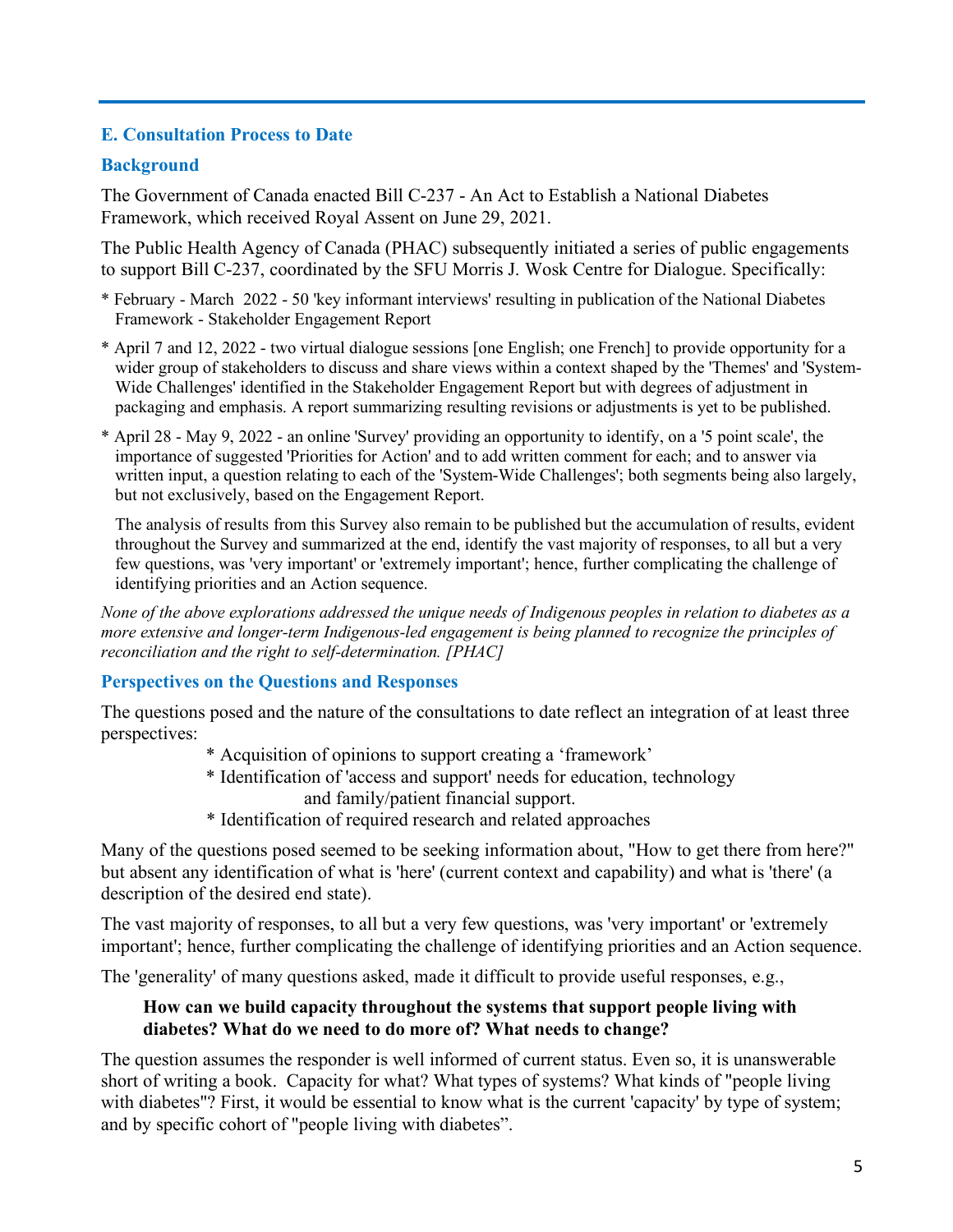The 'steering effect' of the framework [see App 3] in which the questions were presented, the absence of any supporting context information, the generality and complexity of some questions, the disparate knowledge base of the responders, the unbalanced degree of participation from many perspectives including geographic and demographic, and the absence of focus on key topics, such as surveillance and support for youth, significantly increase the risk of drawing unsupported conclusions.

The 'results' provided at the end of the online Survey included the following chart. What does it mean in terms of establishing the Framework? Is 'Prevention' to be treated as the lowest priority?



# **F. Divide and Conquer**

The scale and complexity of this quest impose significant time and resource demands to achieve the outcomes mandated by Bill C-237.

It is essential to consider approaches that would lead to early results while in parallel, creating an effective strategic framework.

By far, the dominant number of responders to the Survey self-identified as 'living with diabetes' or 'caring for a person living with diabetes'.

Not surprisingly, therefore, an overall impression arising from the many 'comments' added in the Survey responses, is a very strong emphasis on, "please help me now". A strategic framework is not required to move confidently on some of those needs.

For example, begin seeking adjustments to the Tax Act and an attempt to achieve greater uniformity of such supports across the provinces and territories. Those actions would go a long way to satisfying many of the 'commenters' [beyond finding a cure for T1 which was the other dominant view shared].

# **G. Attachments**

- 1. Nature of Youth-Onset Diabetes
- 2. NDF Stakeholder Engagement Report Process Excerpt
- 3. Comparison of Topics & Themes created by/presented to Stakeholders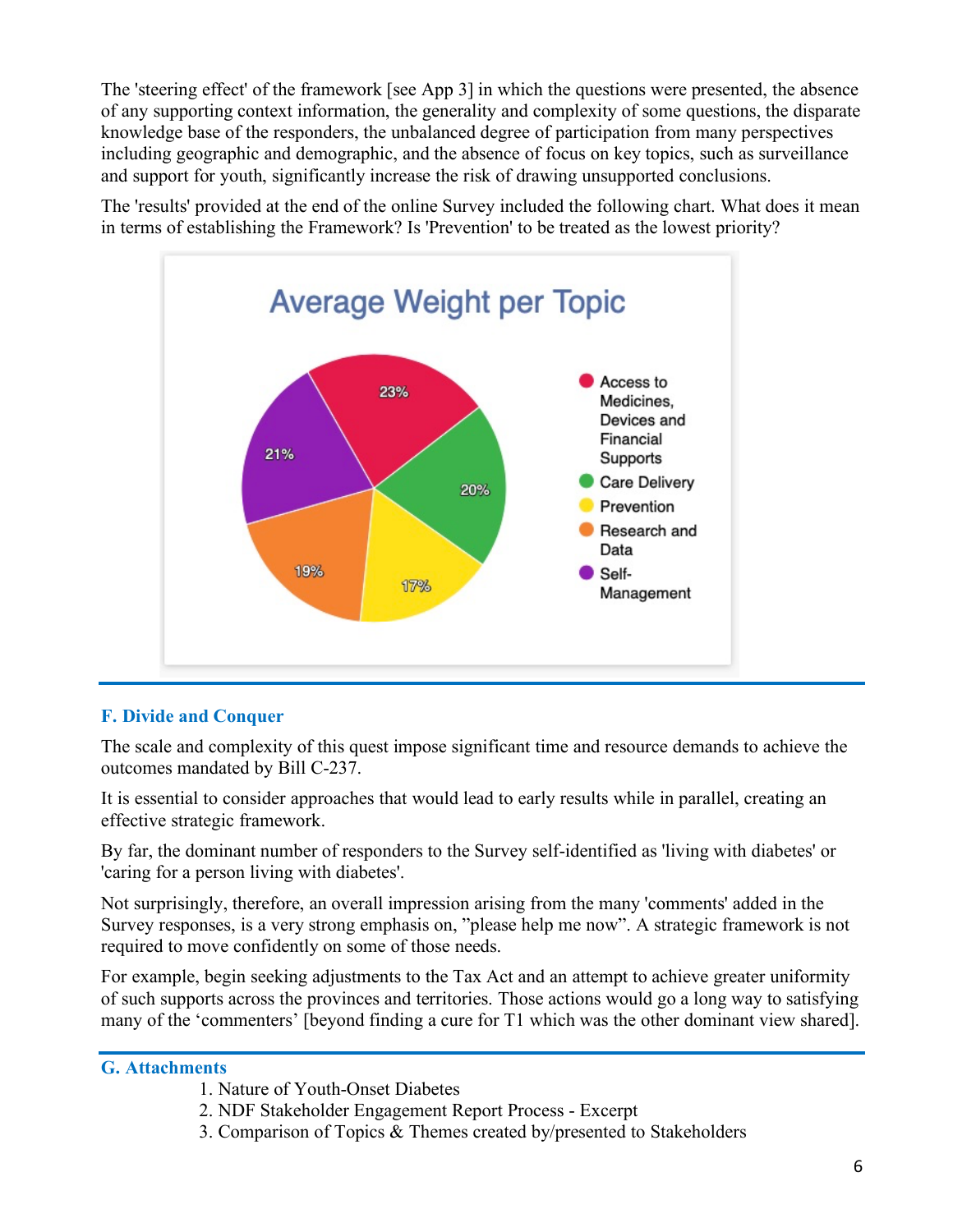# **For all youth**

- \* Youth-onset diabetes is rising globally; relatively more so for Type 2 than Type 1.
- \* Despite strong supporting evidence from many countries, the result cannot be quantified. A few countries do have well-established national processes for tracking the increasing prevalence of youth-onset diabetes.
- \* The global rise in youth-onset Type 2 is a relatively 'new' phenomenon with the result that there are gaps and imbalances in knowledge across the full spectrum of research, surveillance, prevention, diagnosis and treatment as compared to youth-onset Type 1.
- \* Youth-onset Type 2:
	- > is initially invisible and progressive; cell damage can be in progress at time of diagnosis
	- > is potentially more severe than youth-onset T1 and more severe than adult-onset T2
	- > is occurring at ever-younger ages.
	- > can be accompanied by comorbidities such as obesity, hypertension and mental disorders; bi-directional causal relationships can exist between/among these conditions
	- > increasingly is proving unresponsive to diet, exercise and oral medication and may also require insulin.
- \* School age youth with diabetes may spend as much as 35 hours per week in school and in transit to school. They need special accommodations to help manage their diabetes, be safe at school and enjoy a full learning experience.
- \* Managing diabetes requires constant vigilance, day-in and day-out. Ensuring continuity of care for any chronic disease is a major challenge in most countries. If comorbid conditions exist, the challenge is greater, usually requiring a multi-disciplined team; not an easy requirement for rural and remote communities. Youth with diabetes and their families need early help to prepare for transition to adult healthcare.

# **Additional factors affecting indigenous youth**

- \* Historic colonialism, geographic remoteness and a broader view of 'health and wellness' have combined to:
	- > increase diabetes risk
	- > produce much higher diabetes prevalence 3 to 7 times or higher
	- > add complexity for healthcare delivery
- \* Age of onset for Type 2 is even younger in indigenous youth than for non-indigenous
- \* The growing youth cohort means increasing numbers 'at risk' for Type 2 diabetes
- \* The negative impact of youth-onset diabetes is much greater, both in scale and intensity, for indigenous youth compared to non-indigenous.

**SFBLF © 2020**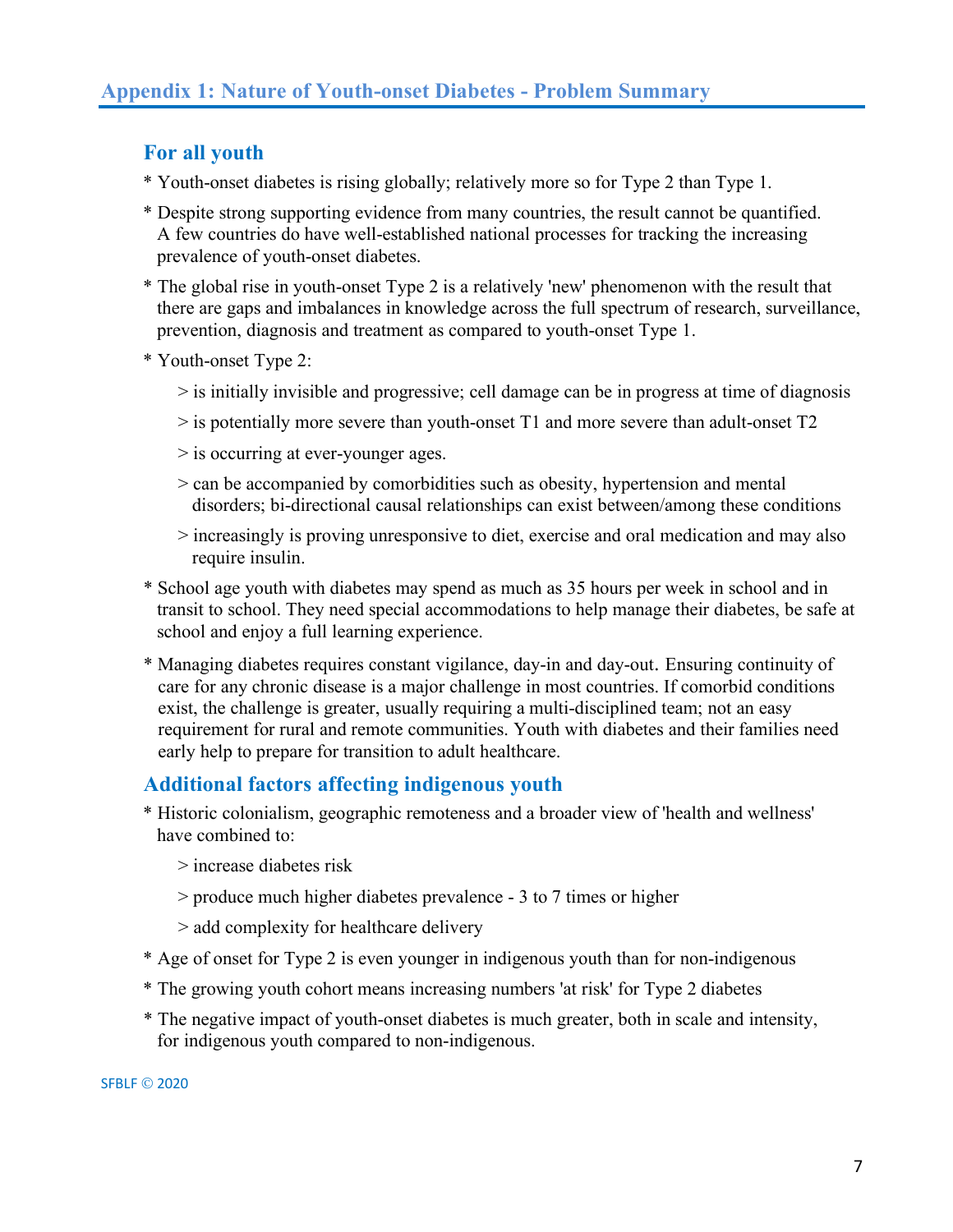# **Appendix 2: NDF Stakeholder Engagement Report Process - Excerpt**

Dr. Diane Finegood and Dr. Lee Johnston (SFU Morris J. Wosk Centre for Dialogue) conducted 32 interviews that included 50 individuals. While key informants were selected to represent a broad range of sectors, we acknowledge that this representation is incomplete. Phase 2 of the dialogue process will extend the breadth of PHAC's consultation to include a wider array of voices.

The key informants interviewed represent a wide range of expertise related to diabetes, including:

• Persons living with type 1 or type 2 diabetes

.

- Specialists in areas such as endocrinology, nephrology, food and nutrition science, epidemiology, and pediatrics
- Representatives from non-profit organizations dedicated to supporting people living with diabetes (types 1 and 2) and obesity
- Clinician scientists and researchers with experience working in participatory, community-based settings
- Individuals and organizations working to promote healthy living, dietary change, physical activity and heart health
- Experts in health innovation and data collection/management for health improvement
- Representatives of foundations that support work to address diabetes and related conditions
- Private sector representatives with knowledge of diabetes drugs and technologies
- Researchers and clinicians with strong ties to marginalized and high-risk communities

It should be noted that while issues relevant to Canada's Indigenous populations did surface during these interviews, formal consultations led by Indigenous organizations is being done in a different stream of work.

The interview contents were coded and then organized into key areas of focus relevant to diabetes. The following section presents summaries of the data as well as specific recommendations to address issues that emerged in each area.